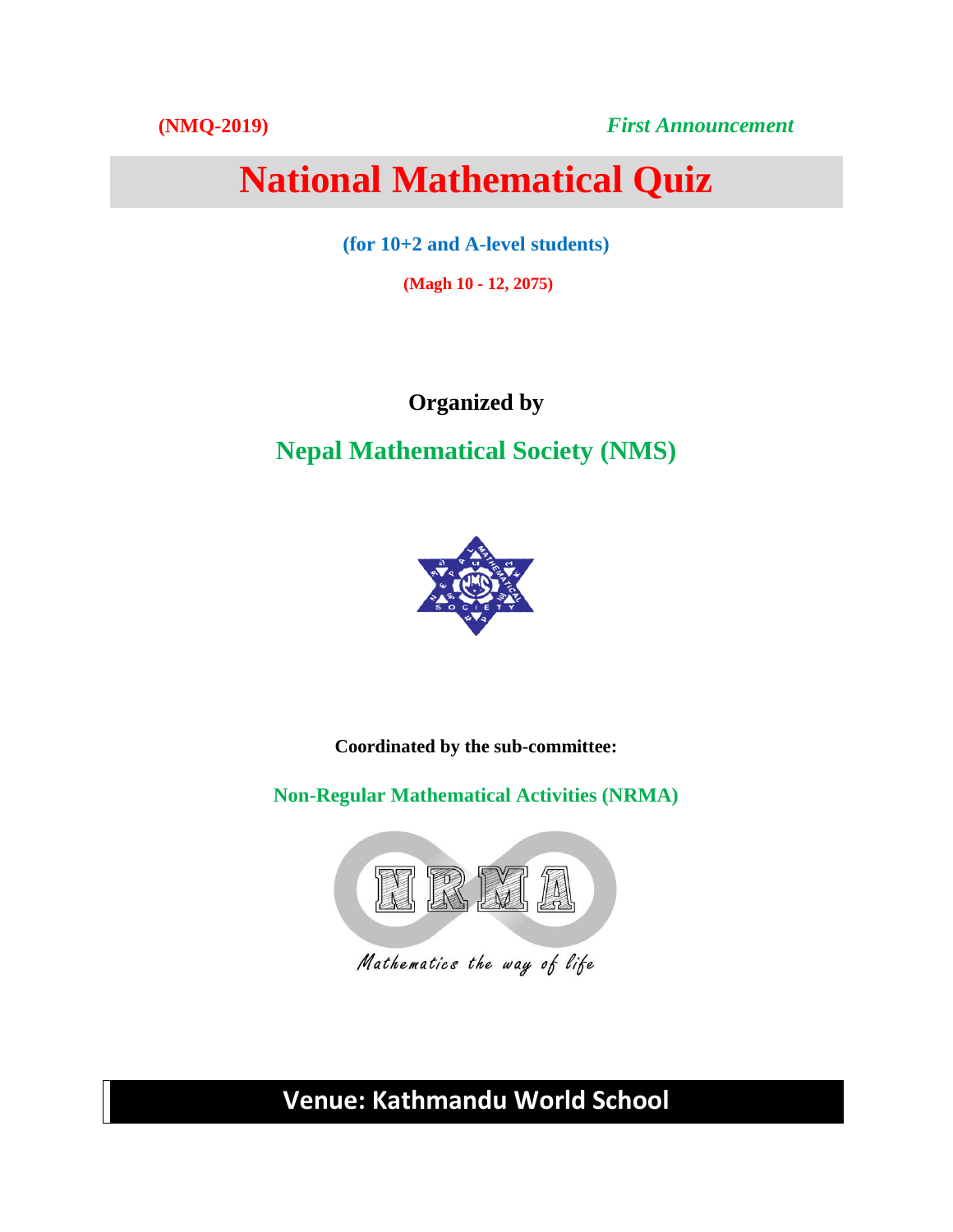# **Introduction**

**Nepal Mathematical Society** (NMS) [\[www.nms.org.np\]](http://www.nms.org.np/), a non-profit organization was established in 1979 in Nepal with the purpose to create a network of mathematicians throughout Nepal and outside, for promoting mathematical research, education and co-curricular activities. NMS also promotes the professional ethics, creates opportunities for mathematicians, and advocates for their welfare. NMS has affiliations with various national and international networks such as AMS, IMU, SEAMS, Silkroad Mathematics Centre (China), and has recently become a member society of The Mathematics Consortium (TIMC), India. NMS has been conducting national and international conferences. From last year, it has its own peer reviewed journal, the Journal of Nepal Mathematical Society (JNMS).

The current executive committee of Nepal Mathematical Society constitutes the following members:

| Prof. Dr. Chet Raj Bhatta    |
|------------------------------|
| Prof. Dr. Dil Bahadur Gurung |
| Dr. Dinesh Panthi            |
| Mr. Jeevan Kafle             |
| Mr. Ajay Kumar Chaudhary     |
| Dr. Ajaya Singh              |
| Mr. Man Bahadur Bhujel       |
| Mr. Ramesh Gautam            |
| Dr. K. B. Manandhar          |
| Mrs. Ritu Basnet Thapa       |
| Mr. Uday Kumar Karn          |
| Mr. Hari Prapanna Kandel     |
| Mr. Jagdish Gnawali          |
|                              |

**Non-Regular Mathematical Activities** (NRMA) is a sub-committee formed by Nepal Mathematical Society (NMS) with the objective of organizing extra-curricular activities on mathematics and mathematics related field. We take it as a challenge to organize the first ever National Mathematical Quiz (NMQ-2019) with the aim of promoting mathematical activities and creating interest in mathematics for the young students. Developed countries have a long history of organizing mathematical quiz competitions but Nepal is yet to host such competitions in national level. Taking this into consideration, we have now taken initiative to organize a similar quiz competition in Nepal targeting +2 level/A level students in the first phase. We are hopeful that this initiative of ours will make way for many more such competitions and events in the days ahead.

The current sub-committee of Non-Regular Mathematical Activities (NRMA) is follows:

## **Co-ordinator: Mr. Niraj Sharma**

**Members:** Mr. Jhavi Lal Ghimire Mr. Dinesh Bhandari Mr. Harish Chandra Bhandari Mr. Parameshwor Rijal Mr. Pitambar Acharya Mr. Shanti Ram Adhikari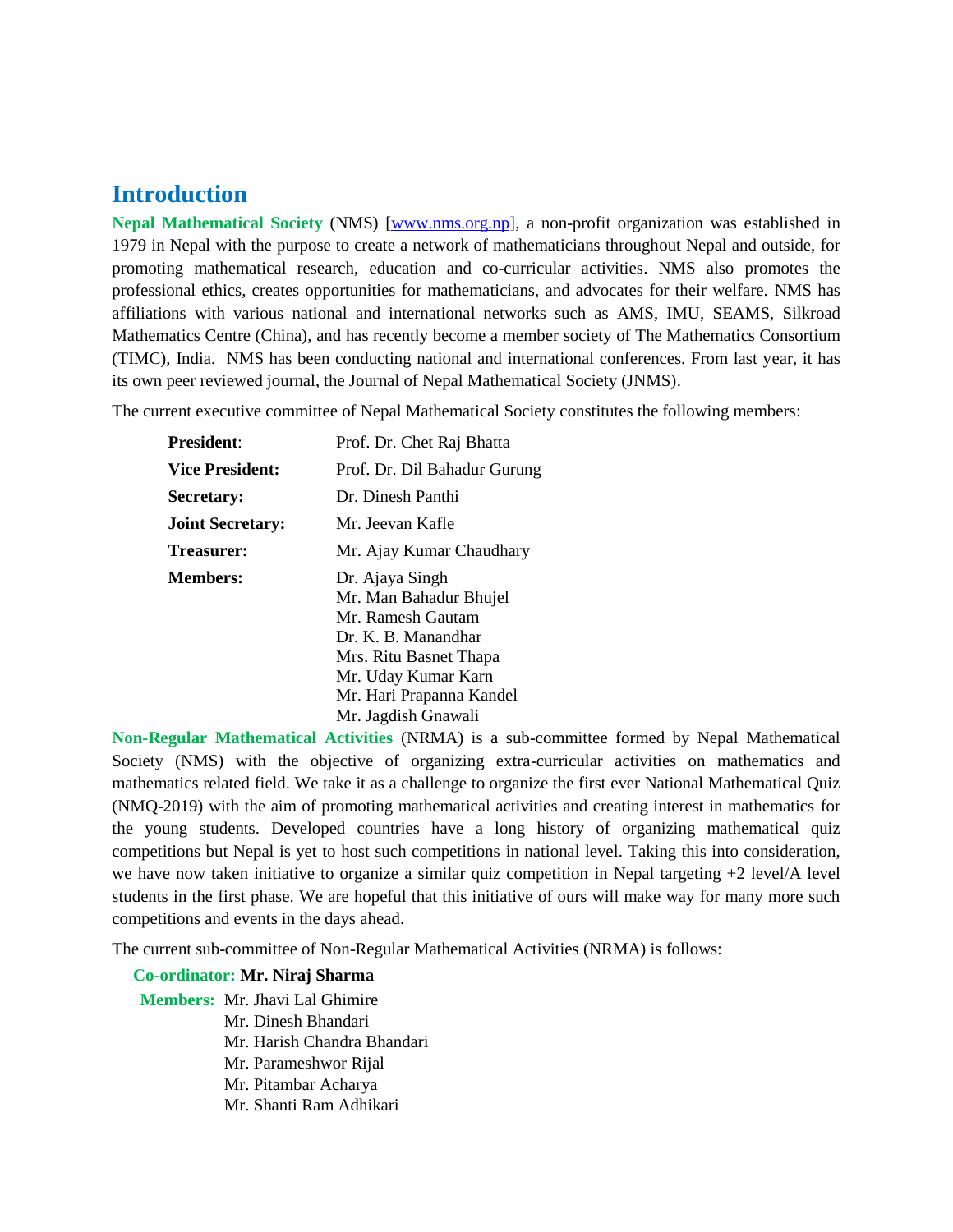## **Objectives**

- To promote a healthy competition amongst participants in order to learn from each other.
- To promote mathematical activities throughout the country.
- To recall the facts and formula, and the recent trends in Mathematics.
- To instigate higher level thinking and reasoning skills in Mathematics.

## **Contest Guidelines**

#### **General Rules:**

- 1. The contest is open to all 10+2 and A-level colleges from all over Nepal
- 2. All participants must be at the place of the contests at least 30 minutes before the scheduled time.
- 3. Participants must wear their school ID on the day of the contest for official identification purposes.
- 4. The contestants will draw lots for their respective numbers. They shall not be identified by name or school but by number.
- 5. The game is played in a four-round format: objective model round, creative round, rapid fire round and visual round.
- 6. Points are scored by whoever gives the correct answer. There is no point deduction for wrong answers except in visual round.
- 8. Questions are worth the following points:

| Objective Round (16 questions) | $=$ | 5 points each |
|--------------------------------|-----|---------------|
| Creative Round (8 questions)   | $=$ | 5 points each |
| Rapid Fire Round (5 questions) | $=$ | 5 points each |
| Visual Round (8 questions)     |     | 5 points each |

- 9. Contestants will be given a maximum of forty (40) seconds to furnish their answer.
- 15. In case of a tie, a tie-breaker question will be given. The contestant who gives the correct answer first will be declared as the Champion.
- 16. All contestants will be encouraged to attend to their personal needs prior to the start of the contest proper.
- 18. Deadline for the submission of names of contestants on December 15, 2018.

## **Study Topics and Information**

Students are advised to prepare the following areas:

- 1. Objective questions from mathematics text book of +2 or A-level (Based on Engineering Entrance).
- 2. History of mathematics and biography of mathematicians.
- 3. IQ based questions.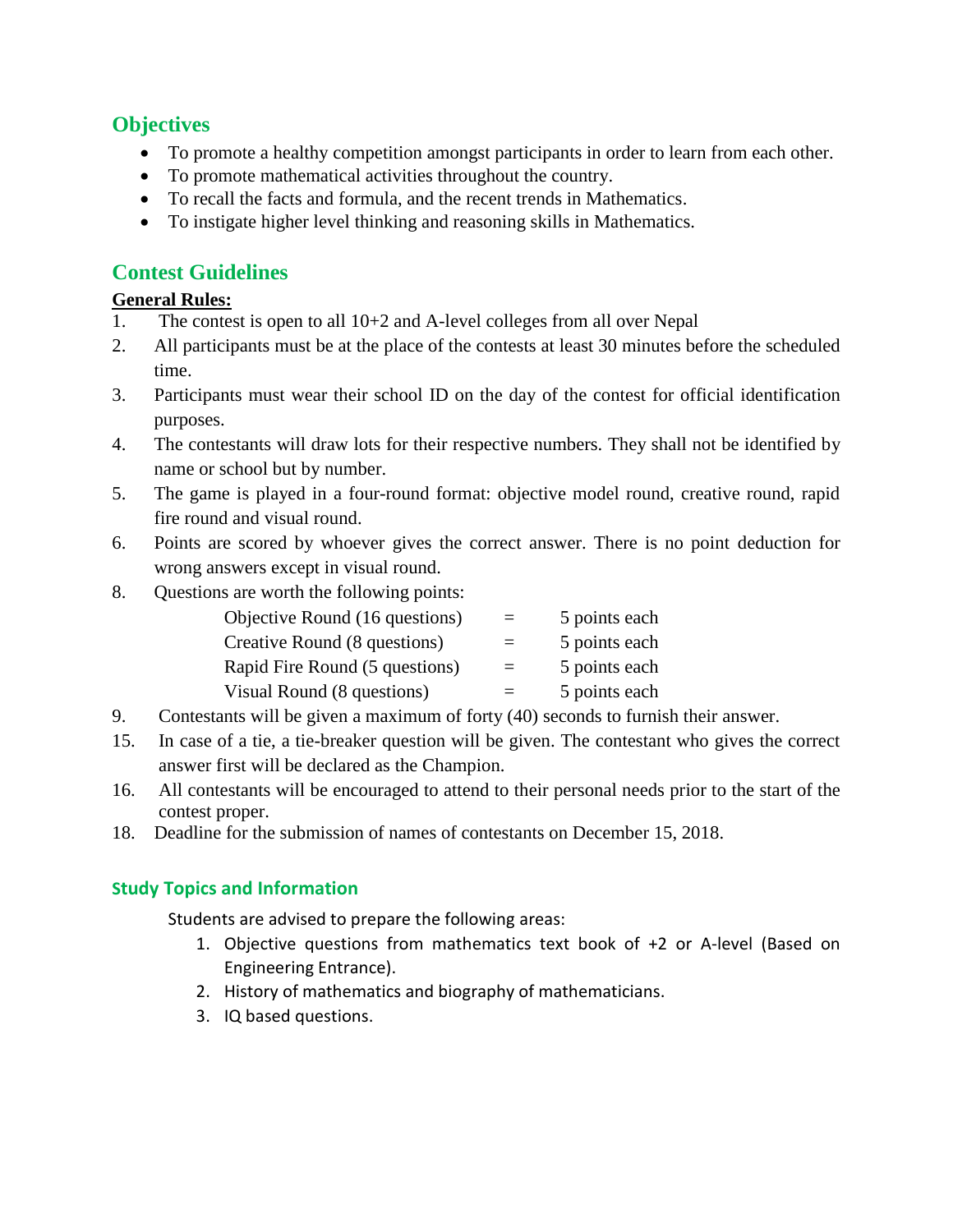#### **Types and Areas of Questions**

- Statement of the theorem, definitions.
- Figure based problems.
- Graphical problems.
- Formula-based problems
- Conceptual questions

#### **Note:**

- A set of sample questions will be provided to all the participants via  $www.nms.org,np$  to guide students on information in the given focus areas.
- Information will also be provided through the official website [www.nms.org.np](http://www.nms.org.np/) and facebook page.
- All the qualifying participants will receive a "Certificate of Participation."

#### **Eligibility**

- Students of all intermediate level colleges (+2 or A-levels) are eligible to participate.
- A team of two students must be selected by colleges by their own internal competition.
- Participants must be from the ongoing batches of the colleges.
- Students must be present with their ID card to enter the venue.
- Registration period is from Kartik 7, 2075 (October 10, 2018) to Mangsir 24, 2075 (December 10, 2018).

#### **Rules and Regulations**

- Questions for the quiz will be asked as per stated in the rules.
- 'The entire competition will be held at **Kathmandu World School (KWS), Gundu, Bhaktapur.**
- Orientation session for each group will be conducted at KWS before the start of the preliminary session.
- Four colleges will compete against each other to qualify for the next round. Only the winner will be selected for the next round.
- Colleges will be notified by email regarding the date and time of their scheduled session.
- All participants are required to arrive 30 minutes before the the competition begins.
- Students must represent their team in college uniform.
- Each team is required to register at the registration desk upon arrival before each stage of the competition.
- Cell phone must be **SWITCHED OFF** before entering the competition venue.
- Judges from the organizing committee will be present during the competition and verify the results.
- If any participant is found answering question meant for others, will be disqualified.
- If a team does not answer a question correctly, the question will be passed on to the other team. First team will get 5 marks, If the second team answers correctly, they will get 3 marks and if it is answered by rest of the team, they will get 1 mark.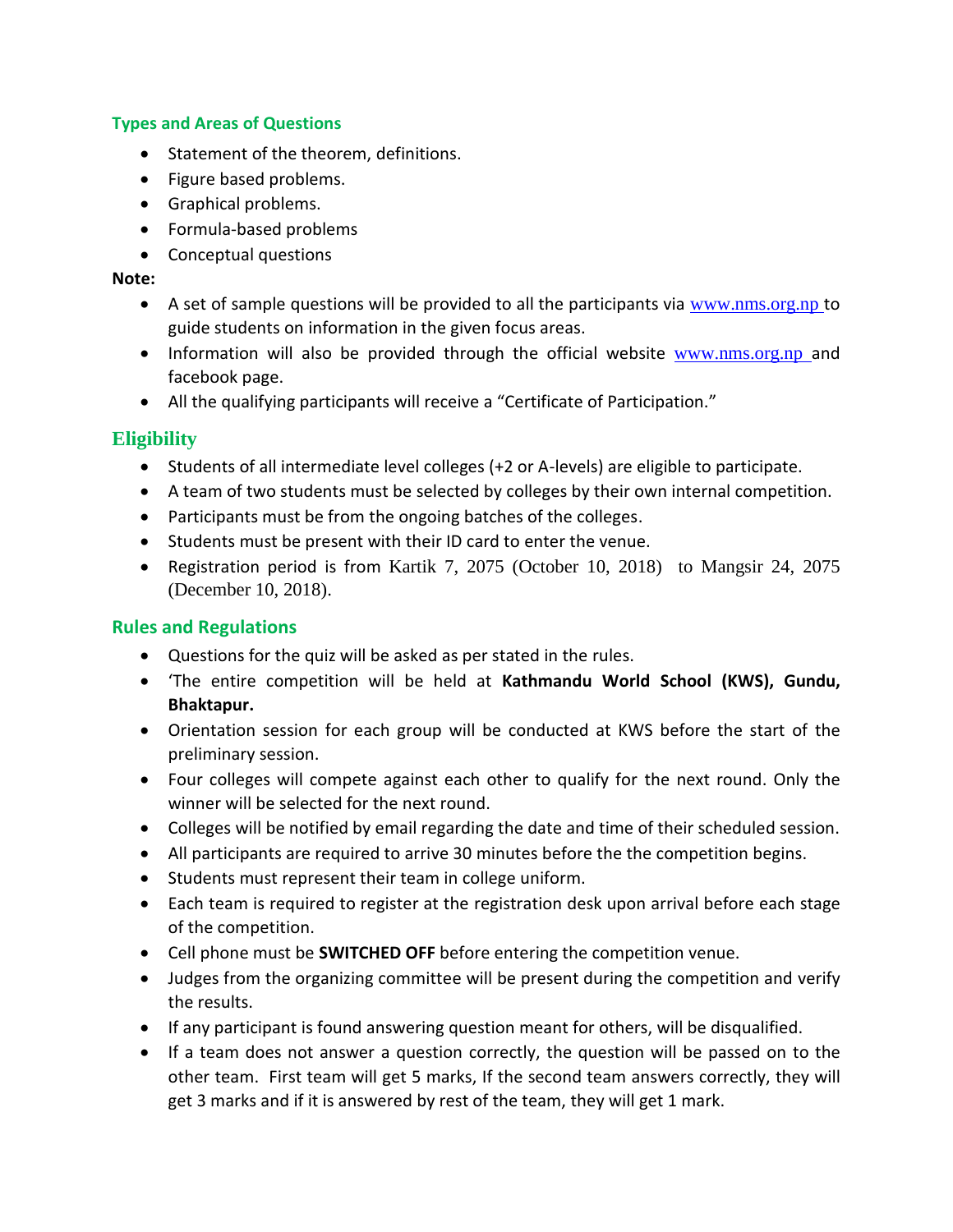- If the confusion or double meaning arises in the question, the question will be replaced by new one as decided by the jury.
- In case of a tie, a tie-breaker question will be given. The contestant who gives the correct answer first will declared the winner.
- Once the competition is closed, the winner will be declared and prizes will be distributed to the winning colleges.
- If any student is found by organizing committee to be in break of the rules and regulations herein stated, the student and college will be disqualified.
- The decision of NRMA with regard to interpretation of rules and regulation will be final and binding. In addition NRMA reserves the right to change these rules and regulations at their sole discretion should become necessary.

#### **For additional information please contact**

Mr. Niraj Sharma (sharmaniraj.int@gmail.com) NMQ-2019, Co-ordinator **Mobile Number** : 00977-9841339131

| Website | www.nms.org.np |
|---------|----------------|
|         |                |

## **Program and Schedule**

Program and Schedule will be announced very soon.

## **Important Dates**

**Registration open**: Kartik 7, 2075 (October 10, 2018) **Registration deadline**: Mangsir 24, 2075 (December 10, 2018)

## **Registration Fees**

**Rs. 3,000.00** (for two participants from one college). The registration fee covers snacks, Breakfast, Lunch (**but does not include accommodation, transportation and any other local costs**).

## **Mode of Payment**

Payment is to be made by the participant through **bank draft**:

 **Bank**: Nepal Bank Limited, Kirtipur Branch, Kathmandu **Account Holder**: Nepal Mathematical Society **Current Account Number**: 04500100098942000001. **Swift Code:** NEBLNPKA

For further query, please contact the

NMS Treasurer, Mr. Ajay Kumar Chaudhary (**email:** akcsaurya81@gmail.com; +977-9851072304).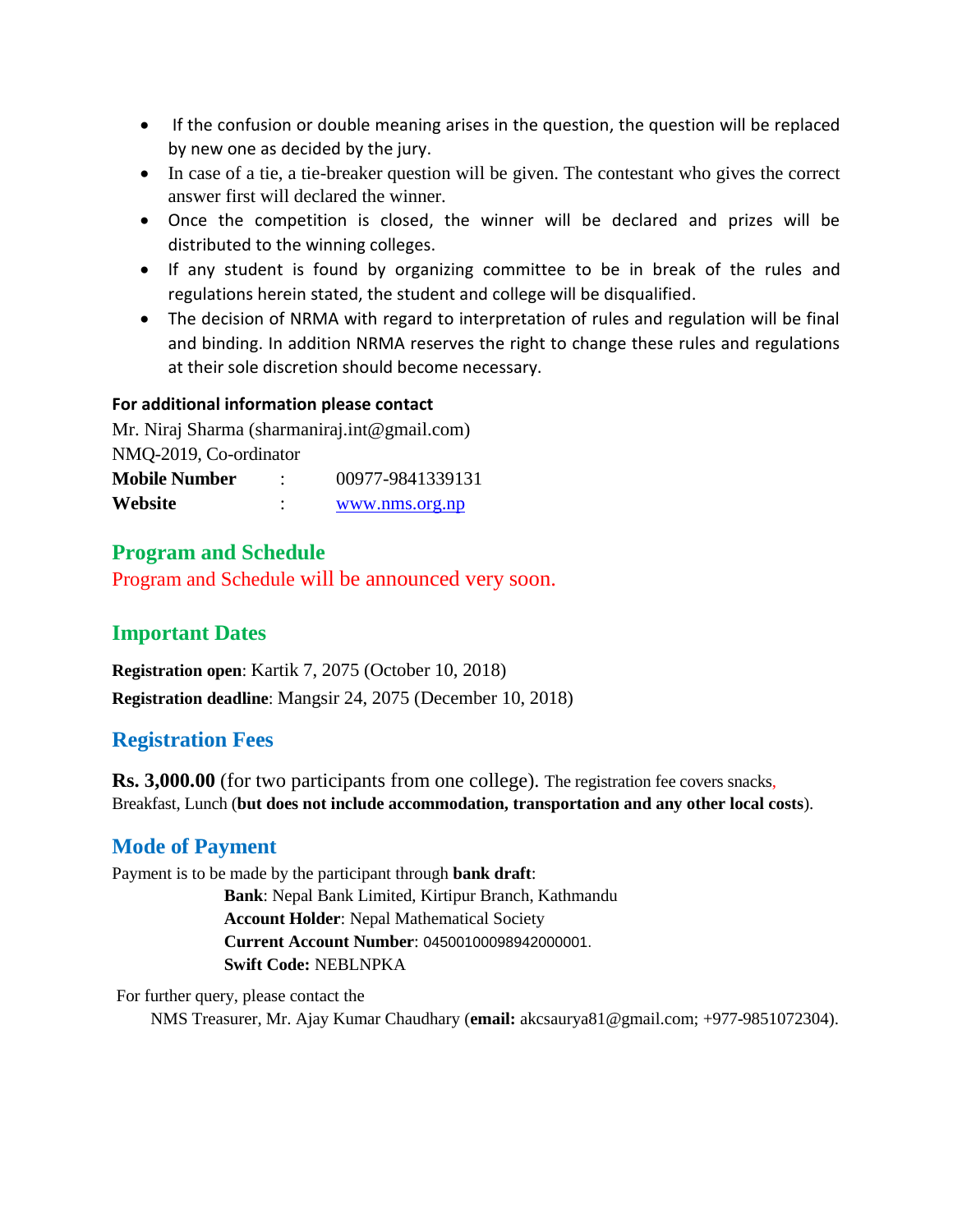## **Organizing Committee**

#### **Co-ordinator:**

**Mr. Niraj Sharma** (**email:** sharmanirj.int@gmail.com; **phone: +977-9841339131**)

**Members:** Mr. Jhavi Lal Ghimire Mr. Dinesh Bhandari Mr. Harish Chandra Bhandari Mr. Parameshwori Rijal Mr. Pitambar Acharya Mr. Shanti Ram Adhikari

# **Advisory Committee**

Prof. Dr. Chet Raj Bhatta Prof. Dr. Bhadra Man Tuladhar Prof. Dr. Prakash Muni Bajracharya Prof. Dr. Sailendra. Kumar Mishra Prof. Dr. Vinod Parajuli Prof. Dr. Naryan Parsad Pahari Prof. Dr. Kanhaiya Jha

#### **Judiciary Committee**

Prof. Dr. Dil Bahadur Gurung Dr. Dinesh Panthi Dr. Gyan Bahadur Thapa Dr. Samir Shrestha Mr. Jeevan Kafle Mr. Ajay Kumar Chaudhary Mr. Niraj Sharma

#### **Scrutiny Committee**

Dr. Santosh Ghimire Mr. Parmeshwari Kattel Mr. Amba Dutta Joshi Dr. K. B. Manandhar Mr. Ramesh Gautam Mr. Hari Prapanna Kandel Mr. Jagdish Gnawali Mr. Chet Nath Tiwari Mr. Bhekha Ratna Dongal Mr. Pawan Shrestha